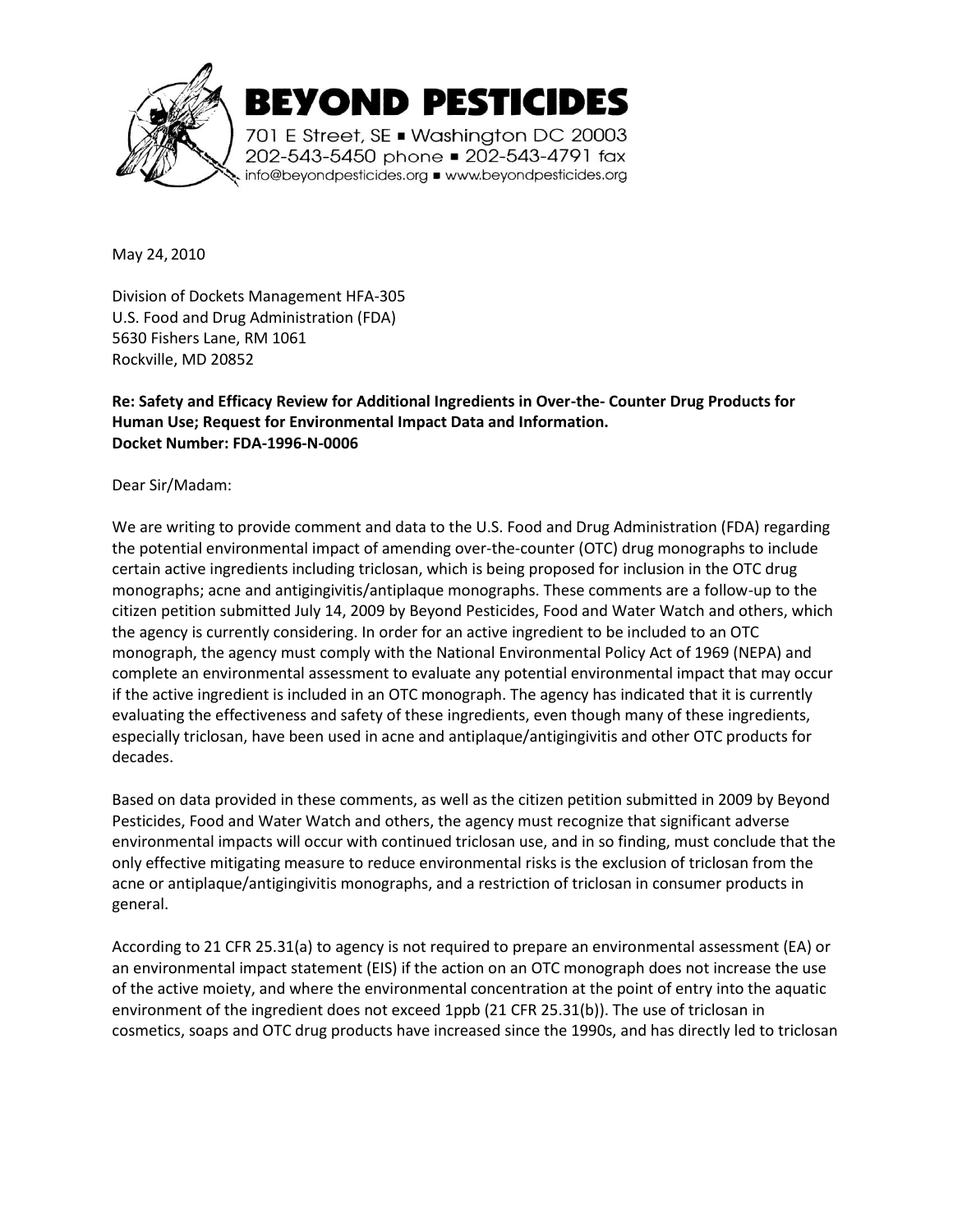entering the environment at environmentally relevant concentrations.<sup>1</sup> In fact, triclosan has begun to accumulate and contaminate aquatic and terrestrial organisms, including humans, and has potentially entered the food chain.<sup>2,3</sup> Given these data, the agency must move forward with an EA. The scientific literature indicates that triclosan's use in OTC products must be restricted.

### **Responsibilities Under Federal Law**

 $\overline{\phantom{a}}$ 

The purpose of NEPA, to which all federal agencies must comply, is to "promote efforts which will prevent or eliminate damage to the environment and biosphere and stimulate the health and welfare of man; to enrich the understanding of the ecological systems and natural resources important to the Nation" (42 USC § 4321). To ensure that damage to the environment is prevented, the FDA is required under NEPA to consider the environmental impacts of approving drug and biologics applications as an integral part of its regulatory process. NEPA states that the agency shall "include in every recommendation or report on proposals for legislation and other major Federal actions significantly affecting the quality of the human environment, a detailed statement by the responsible official on -(i) the environmental impact of the proposed action, (ii) any adverse environmental effects which cannot be avoided should the proposal be implemented, (iii) alternatives to the proposed action, (iv) the relationship between local short-term uses of man's environment and the maintenance and enhancement of long-term productivity, and (v) any irreversible and irretrievable commitments of resources which would be involved in the proposed action should it be implemented," 42 USC § 4332(C).

All FDA actions must be assessed for environmental impact unless the action qualifies for categorical exclusion, (21 CFR 25.31). To qualify for an exclusion for human drugs, the action (on the OTC monograph) must not increase the use of the active moiety, 21 CFR 25.31(a) or if the action increases the use of the active moiety, but the estimated concentration of the substance at the point of entry into the aquatic environment will be below 1 part per billion, 21 CFR 25.31(b). FDA must conduct an EA if extraordinary circumstances indicate that the quality of the human environment may be affected, i.e. "Actions for which available data establish that, at the expected level of exposure, there is the potential for serious harm to the environment," 21 CFR 25.21(a) and "Actions that adversely affect a species or the critical habitat of a species determined under the Endangered Species Act…" 21 CFR 25.21(b).

Because triclosan does not meet the requirement for categorical exclusion, the FDA must conduct an EA in order to comply with NEPA. Triclosan's estimated usage in the U.S. is more than 1,000,000 lb/yr<sup>4</sup> (>300,000 kg/yr)<sup>5</sup> and is growing annually, as is evident by the hundreds of personal care products and cosmetics that contain triclosan. Since triclosan-containing products are directly washed down the drain, use at this level increases the active moiety (as defined in 21 CFR 25.5 ((b)(2)) of triclosan in the environment, and thus the aquatic concentrations of triclosan.

 $^1$  American Medical Association. 2000. Use of Antimicrobials in Consumer Products. Report 2 of the Council on Scientific Aff airs (A-00).

 $^2$  Adolfsson-Erici, M., M. Petersson, J. Parkkonen, and J. Sturve. 2002. Triclosan, a commonly used bactericide found in human milk and in the aquatic environment in Sweden. Chemosphere 46:1485-1489.

 $^3$  L. Samsoe-Petersen, M. Winther-Nielsen, and T. Madsen, Danish EPA, "Fate and Effects of Triclosan," September 2003.

<sup>4</sup>Miller, T.R. et al. 2008. Fate of Triclosan and Evidence for Reductive Dechlorination of Triclocarban in Estuarine Sediments. *Environ. Sci. Technol. 42;* 4570–4576.

<sup>&</sup>lt;sup>5</sup> Cantwell, M. et al. 2010. Temporal trends of triclosan contamination in dated sediment cores from four urbanized estuaries: Evidence of preservation and accumulation. Chemosphere 78 ; 347–352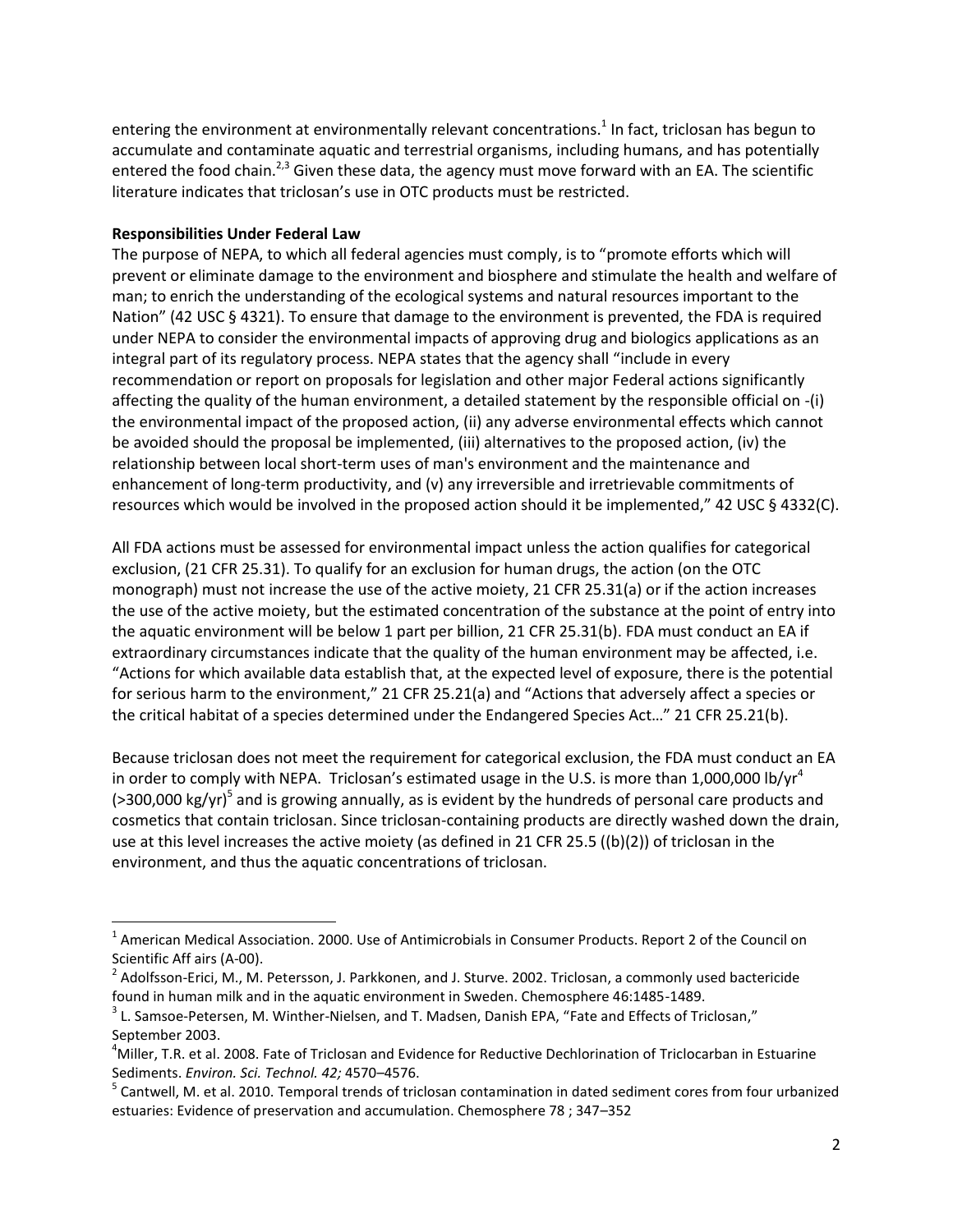21CFR 25.40 (a) states "….If potentially adverse environmental impacts are identified for an action or a group of related actions, the EA shall discuss any reasonable alternative course of action that offers less environmental risk or that is environmentally preferable to the proposed action." 21CFR25.40(e) "The agency evaluates the information contained in an EA and any public input to determine whether it is accurate and objective, whether the proposed action may significantly affect the quality of the human environment, and whether an EIS or a finding of no significant Impact (FONSI) will be prepared. The responsible agency official examines the environmental risks of the proposed action and the alternative courses of action, selects a course of action, and ensures that any necessary mitigating measures are implemented as a condition for approving the selected course of action."

There is a wealth of data proving that triclosan is a persistent and bioaccumulative pesticide, which results in adverse environmental impacts (21 CFR 25.21(a)). Triclosan poses an imminent threat to aquatic species and the critical habitat of species, (21 CFR 25.21(b)). The evidence continues to demonstrate that triclosan transforms into other, potentially more hazardous substances. Thusly, these commenter's urge the agency to recognize the adverse impacts associated with the continued use of triclosan. Moreover, the FDA must ensure that the human and environmental impacts of triclosan are not made worse by the inclusion of triclosan in the acne or antiplaque/antigingivitis monographs.

### **Triclosan In the Aquatic Environment**

 $\overline{\phantom{a}}$ 

As mentioned above, FDA, under 21 CFR 25.21 (a) and (b), must assess triclosan's potential for environmental harm and has requested information to assist its evaluation. Triclosan is used in excess of 300,000kg/yr in products that are washed directly down drains and into wastewater treatment plants. Because the wastewater treatment process does not fully eliminate triclosan, McAvoy et al. (2002) found 3.8 to 16.6 ug/l triclosan in influent wastewater,<sup>6</sup> and Georgia, Kumar et al. (2010) detected wastewater influent concentrations of triclosan as high as 86.16ug/l and 5.37ug/l in effluents.<sup>7</sup> Other concentrations detected range from 1.86-26.8ug/l for influent concentrations and 0.027 – 2.7 ug/l for effluent concentrations of triclosan.<sup>8</sup> Furthermore, the U.S. Geological Survey (USGS) published a study in 2002 identifying concentrations of 2.3ug/l to a minimum concentration 0.14ug/l<sup>9</sup> of triclosan in water samples from 85 streams across the U.S. collected in 1999-2000. Furthermore, Halden and Paull (2005) found 1.6ug/l triclosan in urban streams in the Greater Baltimore region.

The Center for Drug Evaluation and Research (CDER) Guidance on Environmental assessment of Human Drug and Biologic Applications' calculation for the expected introduction concentration (EIC) of the active moiety into the aquatic environment (section III (A) (2)) would yield triclosan in excess of 1ppb in the aquatic environment based on current usage estimates. As evidenced above, triclosan already exists in the environment in excess of 1ppb in surface waters and in both wastewater influent and effluent. These concentrations are at environmentally relevant concentrations that exceed levels of concern

<sup>6</sup> McAvoy, D.C., Schatowitz, B., Jacob, M., Hauk, A., Eckhoff, W.S., 2002. Measurement of triclosan in wastewater treatment systems. *Environ. Toxicol. Chem*. 21;1323–1329.

 $^7$  Kumar KS, Priya SM, Peck AM, Sajwan KS. 2010. Mass loadings of triclosan and triclocarbon from four wastewater treatment plants to three rivers and landfill in Savannah, Georgia, USA. *Arch Environ Contam Toxicol*. 58(2):275-85.

 $^8$  Chalew and Halden. 2009. Environmental Exposure of Aquatic and Terrestrial Biota to Triclosan and Triclocarban. J Am Water Works Assoc. 45(1): 4–13.

 $^9$  Kolpin, D.W. et al. 2002. Pharmaceuticals, Hormones, and Other Organic Wastewater Contaminants in U.S. Streams, 1999-2000: A National Reconnaissance. Environ. Sci. Technol. 36; 1202-1211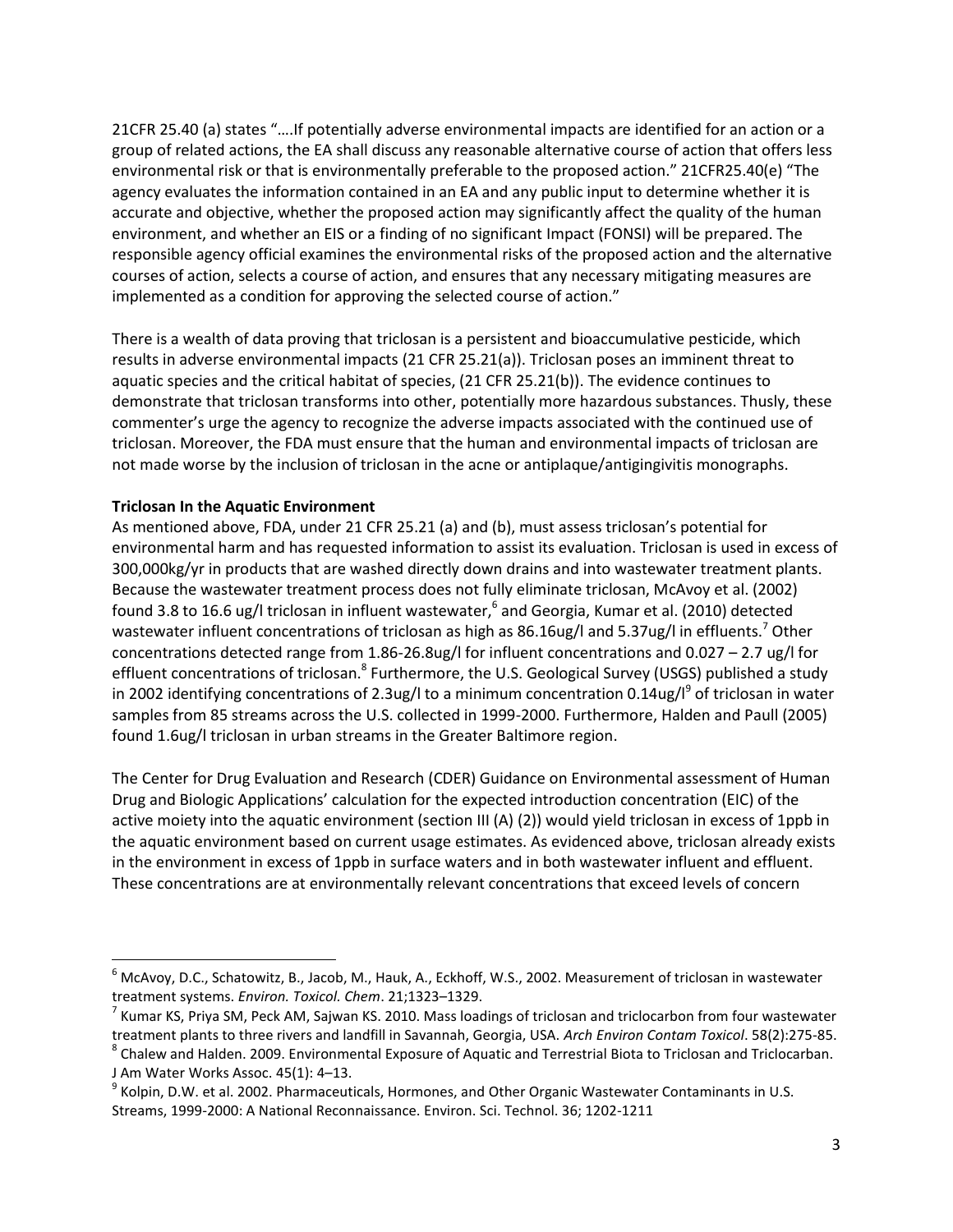## (LOCs) for aquatic plants.<sup>10</sup>

 $\overline{\phantom{a}}$ 

U.S. Environmental Protection Agency (EPA), as part of its Ecological Hazard and Environmental Risk Assessment for triclosan, compared the highest concentration of triclosan found in U.S. streams (2.3ug/l) to the highest toxicity found for aquatic plants (1.2ug/L) and found the potential for acute risk to these organisms. An evaluation of the effects of triclosan on natural freshwater algae located upstream and downstream of a wastewater treatment plant indicates that a concentration of 0.15 ug/l caused a significant reduction in *Chlamydomonas sp*. (unicellular alga) which the EPA acknowledges calls for further research on shifts in algal communities, reductions in biomass, and effects on higher trophic  $levels.<sup>11</sup>$ 

Other studies have found that triclosan reduces algal genus richness and impacts both the structure and the function of algal communities in stream ecosystems receiving wastewater treatment plant (WWTP) effluents.<sup>12</sup> Triclosan, being a biocide, exerts a marked influence on algae, which are important organisms (first-step producers) in the ecosystem, and is particularly highly toxic to the green algae.<sup>13</sup> Its prevalence in the aquatic environment can therefore lead to the possible destruction of the balance of the ecosystem. Brian, et al. (2008) confirmed that risks are high, particularly for blue-green algae exposed to antibiotics, and both green and blue-green algae exposed to triclosan.<sup>14</sup> In fact, crustaceans (*Ceriodaphnia dubia)* and algae have been identified as the most sensitive species, susceptible to adverse effects from biocide exposures in the parts-per-trillion (ppt) range.<sup>15</sup>

Aquatic vertebrates are also impacted. Veldhoen et al., in a 2006 study, found that exposure to low levels of triclosan disrupts thyroid hormone-associated gene expression and can alter the rate of thyroid hormone-mediated postembryonic anuran development. These researchers determined that exposures to concentrations of triclosan as low as 0.03 ug/L for 24 hours resulted in altered thyroid hormone receptor mRNA expression. Triclosan at concentrations ranging from 230 to 0.23 ug/l was observed to modify behavior and survivability of young premetamorphic tadpoles of the North American bullfrog, *Rana catesbeiana.* <sup>16</sup> Others have noted that at concentrations of 0.15ug/l triclosan can cause not only changes in thyroid hormone receptor gene expression, but also reductions in body weight, increases in hind limb development, and decreases in swimming activity.<sup>17</sup> Triclosan can also increase the vitellogelin production in medaka (*Oryzias latipes)* eggs at 20 and 100 ug/l, and kill 24-hr-old medaka larvae at

<sup>&</sup>lt;sup>10</sup> USEPA. 2008. Reregistration Eligibility Decision (RED) Document for Triclosan. Office of Prevention, Pesticides and Toxics. Washington DC

<sup>&</sup>lt;sup>11</sup> USEPA. 2008. Reregistration Eligibility Decision (RED) Document for Triclosan. Office of Prevention, Pesticides and Toxics. Washington DC

<sup>&</sup>lt;sup>12</sup> Wilson, B.A. 2003. Effects of Three Pharmaceutical and Personal Care Products on Natural Freshwater Algal Assemblages. *Environ. Sci. Technol*. 37; 1713-1719.

<sup>13</sup> Tatarazako N et al. 2004. Effects of triclosan on various aquatic organisms. *Environ Sci*. 11(2):133-40.

<sup>&</sup>lt;sup>14</sup> Brain RA, Hanson ML, Solomon KR, Brooks BW. 2008. Aquatic plants exposed to pharmaceuticals: effects and risks. Rev Environ Contam Toxicol. 192:67-115.

<sup>&</sup>lt;sup>15</sup> Chalew and Halden. 2009. Environmental Exposure of Aquatic and Terrestrial Biota to Triclosan and Triclocarban. *J Am Water Works Assoc.* 45(1): 4–13.

 $16$  Veldhoen, N., et al. 2006. The bactericidal agent triclosan modulates thyroid hormone-associated gene expression and disrupts postembryonic anuran development. *Aquatic Toxicology*. 80(3): 217-227.

<sup>&</sup>lt;sup>17</sup> Miller, T.R. et al. 2008. Fate of Triclosan and Evidence for Reductive Dechlorination of Triclocarban in Estuarine Sediments. *Environ. Sci. Technol. 42;* 4570–4576.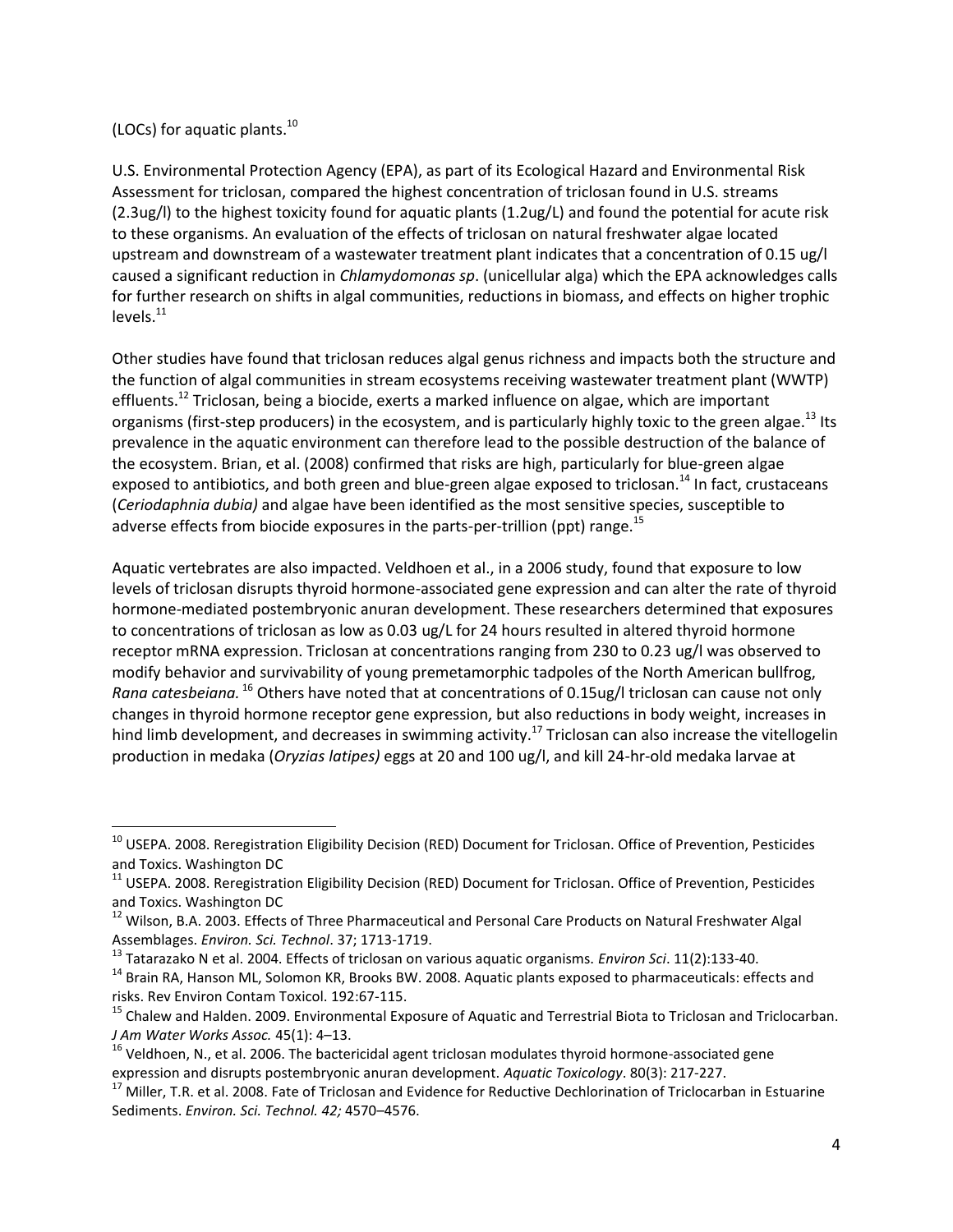higher concentrations,<sup>18</sup> suggesting that triclosan is a weak estrogenic compound with the potential to induce vitellogenin in male medaka. Sub-lethal concentrations of methyl-triclosan, a metabolite of triclosan have also been detected in fish downstream from WWTPs.<sup>19</sup>

Wastewater treatment plants (WWTP) are negatively impacted by the high influent concentrations of triclosan. . Triclosan, being a biocide, removes large populations of beneficial bacteria needed for the water treatment process, placing an economic burden on WWTPs. Many facilities have removal rates of 58–97% for trickling filter plants and 95–98% for activated sludge plants,<sup>20</sup> due to triclosan's potential to adsorb to sediment and sludge. However, triclosan has been detected in sewage effluents due to incomplete removal during wastewater treatment, $^{21}$  resulting in high concentrations of triclosan in sewage sludge.

EPA's Targeted National Sewage Sludge Survey, released in 2009, identified triclosan, and its chemical cousin triclocarban, as the most frequently detected pharmaceuticals, at the highest concentrations in WWTP sludge.<sup>22</sup> This poses grave concern to terrestrial environments since sewage sludge is often recycled and used on agricultural land.<sup>23</sup> Triclosan has also been detected in earthworms living in sludgerecycled land .<sup>24</sup> More information is needed to determine whether triclosan can contaminate crops that are exposed to triclosan-laden sludge.

Triclosan in the aquatic environment, when exposed to sunlight, transforms to toxic compounds, like 2,8-dichlorodibenzo-p-dioxin (DCDD), dichlorophenols and other similar compounds,<sup>25,26,27</sup> some of which are known to be carcinogenic and persistent. Most recently, researchers from the University of Minnesota identified three additional dioxin congeners that result from triclosan's reaction to sunlight

l

 $18$  Ishibashi H, et al. 2004. Effects of triclosan on the early life stages and reproduction of medaka Oryzias latipes and induction of hepatic vitellogenin. *Aquat Toxicol.* 67(2):167-79.

<sup>&</sup>lt;sup>19</sup> Balmer, M. et al. 2004. Occurrence of Methyl Triclosan, a Transformation Product of the Bactericide Triclosan, in fish from Various Lakes in Switzerland*. Environ. Sci. Technol*. 38(2); 390-395

<sup>&</sup>lt;sup>20</sup> Heidler and Halden. 2007. Mass balance assessment of triclosan removal during conventional sewage treatment. *Chemosphere* 66 ; 362–369

<sup>&</sup>lt;sup>21</sup> Halden, R.U., Paull, D.H., 2005. Co-occurrence of triclocarban and triclosan in US water resources. Environ. Sci. Technol. 39, 1420–1426, McAvoy, D.C., Schatowitz, B., Jacob, M., Hauk, A., Eckhoff, W.S., 2002. Measurement of triclosan in wastewater treatment systems. *Environ. Toxicol. Chem*. 21;1323–1329, Balmer, M. et al. 2004. Occurrence of Methyl Triclosan, a Transformation Product of the Bactericide Triclosan, in fish from Various Lakes in Switzerland*. Environ. Sci. Technol*. 38(2); 390-395

<sup>&</sup>lt;sup>22</sup> USEPA. 2009. Targeted National Sewage Sludge Survey. Office of Water (4301T). Washington DC.

<sup>&</sup>lt;sup>23</sup> Ying GG, Xiang-Yang Y, Kookana RS. 2007. Biological degradation of triclocarban and triclosan in a soil under aerobic and anaerobic conditions and comparison with environmental fate modelling. *Environ. Poll*; 50:300–5.

<sup>24</sup> Kinney C., et.al. 2007. Bioaccumulation of Pharmaceuticals and Other Anthropogenic Waste Indicators in Earthworms from Agricultural Soil Amended With Biosolid or Swine Manure*. Environmental Science & Technology*, 42(6).1863-1870

<sup>&</sup>lt;sup>25</sup> Aranami, K. and J.W. Readman. 2007. Photolytic degradation of triclosan in freshwater and seawater. *Chemosphere.* 66(6): p. 1052-1056.

<sup>&</sup>lt;sup>26</sup> Sanchez-Prado, L., et al. 2006. Monitoring the photochemical degradation of triclosan in wastewater by UV light and sunlight using solid-phase microextraction. *Chemosphere.* 65(8): p. 1338-1347.

<sup>&</sup>lt;sup>27</sup> Lores, M., et al. 2005. Confirmation of the formation of dichlorodibenzo-p-dioxin in the photodegradation of triclosan by photo-SPME. *Analytical and Bioanalytical Chemistry.* 381(6): p. 1294-1298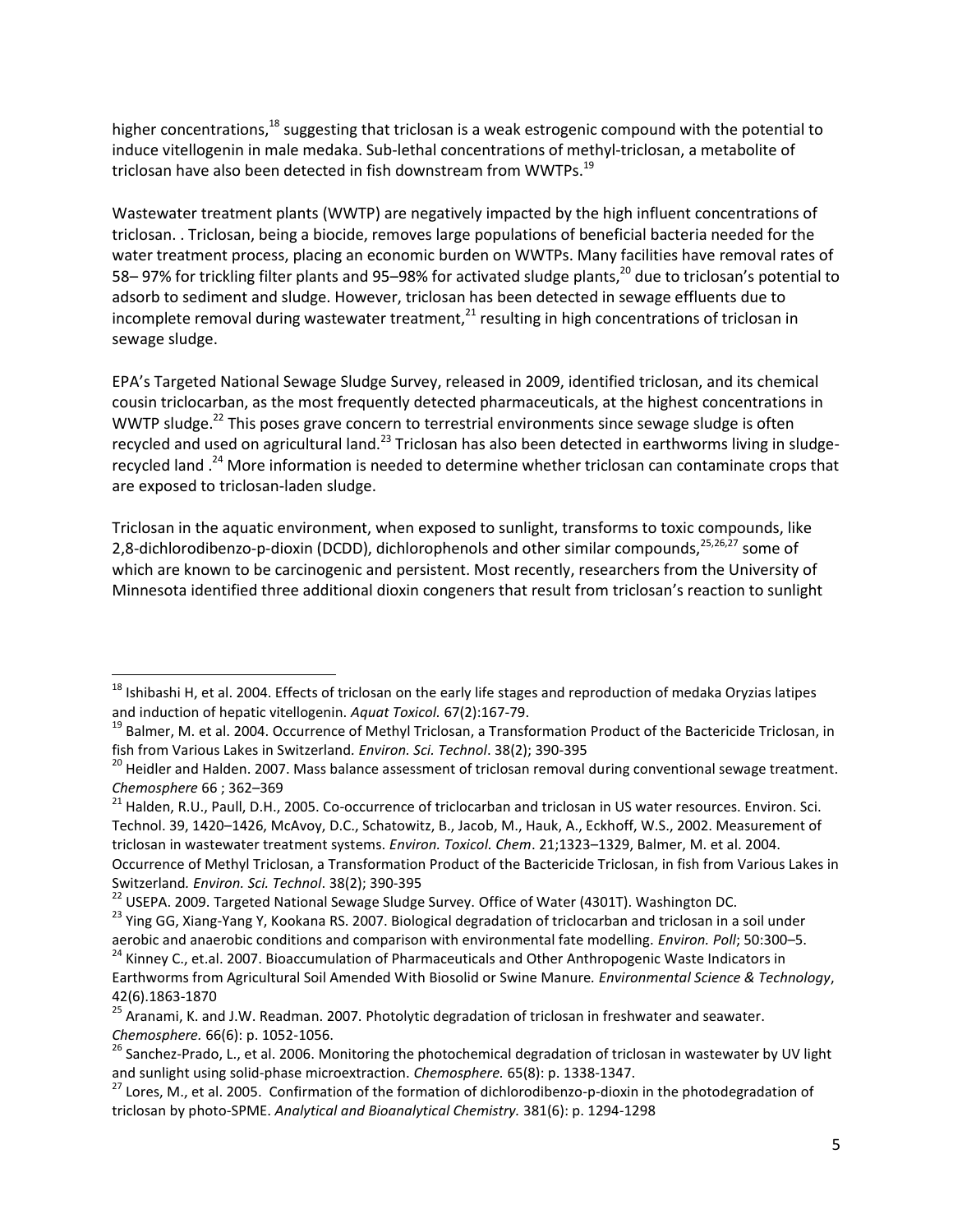and the chlorination of the WWTP. <sup>28</sup>Other major degradates include methyl triclosan, which has been shown to bioaccumulate in aquatic organisms and possibly in human beings, as well as 2,4 dichlorophenol (DCP), which is a potential endocrine disruptor,<sup>29</sup> and an EPA priority pollutant.<sup>30</sup> Preliminary data has found that triclosan can interact with free chlorine, normally occurring in tap water, to form chloroform.<sup>31</sup> The agency should give these data, on the environmental concentrations of triclosan and its impact on aquatic organisms, serious attention in its preparation of the EA.

Aquatic life is dependent on algal communities, now threatened by concentrations of triclosan found in a significant number of surface waters across the U.S. The agency must move to "ensure that damage to the environment is prevented and eliminated" and restrict the use of triclosan in products under its jurisdiction, as it is tasked under NEPA.

# **Triclosan Also Poses A Threat To Public Health**

In addition to the environmental impacts of triclosan, the agency should also consider the body of literature that identifies serious human health risks. Triclosan is an endocrine disruptor that impacts thyroid hormones. The structural similarity of triclosan to thyroid hormones has raised concerns about adverse effects on thyroid homeostasis. A study involving Wistar rats found that although triclosan does not alter androgen-dependent tissue weights or onset of preputial separation, but it does significantly impact thyroid hormone concentrations, specifically suppressing total serum thyroxine (T4) concentrations, in male juvenile rats.<sup>32</sup> In another studying with Long-Evans rats, researchers found dose-dependent decreases in total T4 with triclosan.<sup>33</sup> Triclosan also exhibits antagonistic activity in both estrogen and androgen responsive bioassays.<sup>34</sup> The EPA has also acknowledged that there is "some evidence that triclosan disrupts thyroid hormone homeostasis and interacts with the androgen and estrogen receptors.....and further research may require future modification to the risk assessment [of triclosan]"<sup>35</sup> Based on this data, the agency must move to reduce human exposures to this endocrine disrupting chemical in order to protect human health.

The prevalence on triclosan in the human environment also poses another public health concern that the agency must address. Since 2000, a number of studies have verified the occurrence of triclosan resistance among a variety of microorganisms. Evidence is mounting that links the use of triclosancontaining products with the promotion of bacteria resistant to antibiotic medications and antibacterial

 $\overline{\phantom{a}}$ 

<sup>&</sup>lt;sup>28</sup> Buth, J.M., Steen, P.O., Sueper, C., Blumentritt, D., Vikesland, P.J., Arnold, W.A. and K. McNeill. Dioxin Photoproducts of Triclosan and Its Chlorinated Derivatives in Sediment Cores. *Environmental Science & Technology*. Publication Date (Web): May 17, 2010.

<sup>29</sup> European Commission Dg Env., *Annex 13: List of 146 substances with endocrine disruption categorisations prepared in the Expert meeting.* BKH Consulting Engineers, 2000(Delft, Netherlands).

<sup>30</sup> US EPA. *Priority Pollutants / 307(a) Toxics*. Water Science 2008; Available from:

http://www.epa.gov/waterscience/methods/pollutants.htm.

 $31$  Rule, K.L., V.R. Ebbett, and P.J. Vikesland. 2005. Formation of chloroform and chlorinated organics by freechlorine-mediated oxidation of triclosan. *Environ. Sci. & Tech.* 39(9): p. 3176-3185

<sup>&</sup>lt;sup>32</sup> Zorrilla, L., et al. 2009. The effects of Triclosan on Puberty and Thyroid Hormones in Male Wistar Rats. *Toxicological Sciences*. 107(1) 56-64.

<sup>33</sup> Crofton, K. et al. 2007. Short-term *in vivo* exposure to the water contaminant triclosan: Evidence for disruption of thyroxine. *Environ Tox. Pharm.* 24(2);194-197

<sup>34</sup> Ahn et al. 2008. *In Vitro* Biologic Activities of the Antimicrobials Triclocarban, Its Analogs, and Triclosan in Bioassay Screens: Receptor-Based Bioassay Screens. *Environ Health Perspect*. 116(9): 1203–1210.

<sup>&</sup>lt;sup>35</sup> USEPA. 2008. Reregistration Eligibility Decision (RED) Document for Triclosan. Office of Prevention, Pesticides and Toxics. Washington DC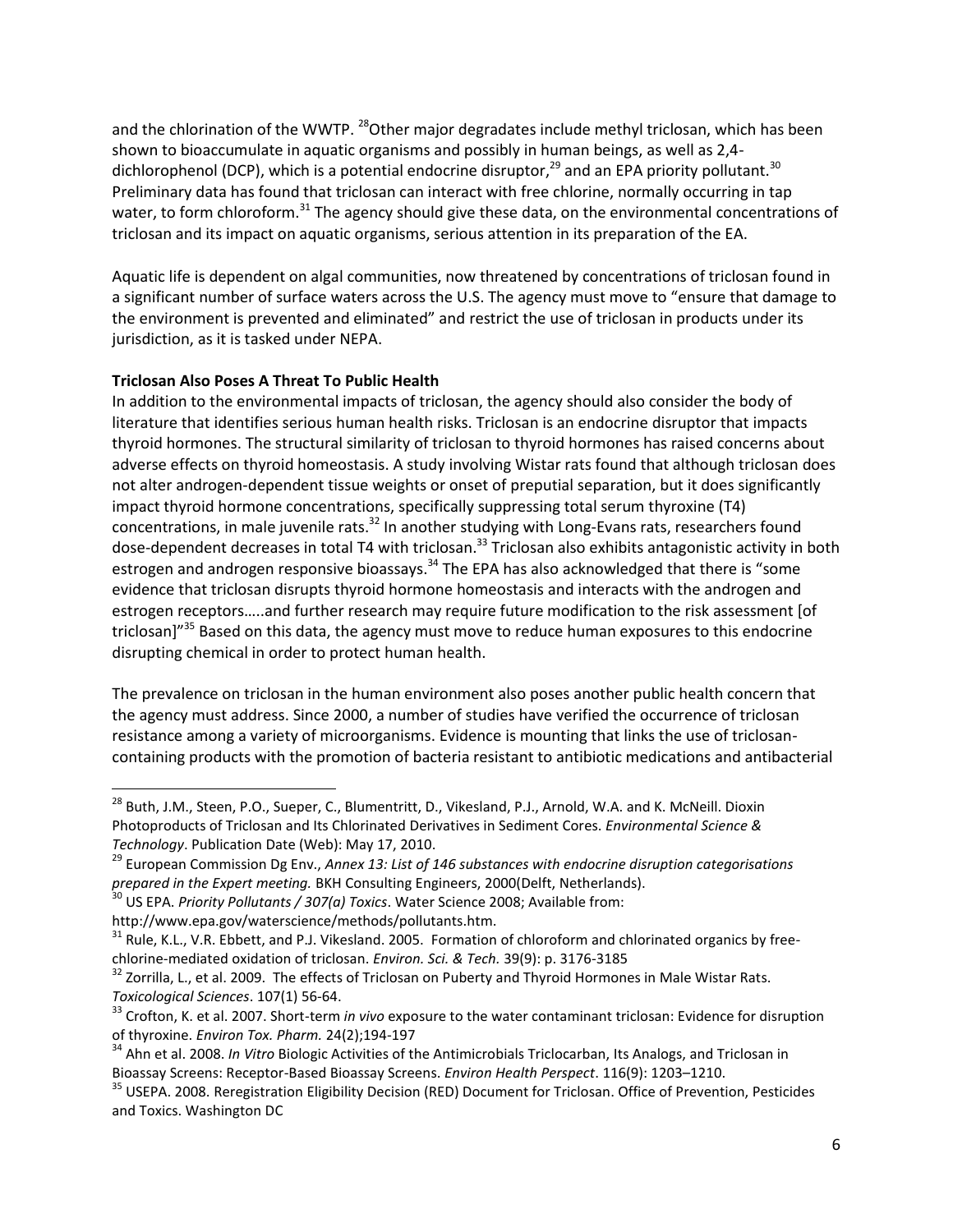products.<sup>36;37</sup> Resistance effects have been shown at low, bacteriostatic and sub-biocidal levels.<sup>38</sup> Triclosan resistant strains of *Escherichia coli* and *Salmonella enterica* have already been identified.39,40,41 Of major concern is the possibility that triclosan resistance may contribute to reduced susceptibility to clinically important antimicrobials, due to either cross-resistance or co-resistance mechanisms. Studies examining the mechanisms through which triclosan resistance arises have identified gene mutations, increased target expression, and enzymatic action as pathways leading to resistance.<sup>42,43</sup> According to Stuart Levy, M.D., Tufts University School of Medicine, these mechanisms lead to a transfer of resistant genes that fosters antibiotic resistance, some of them accounting for the observed cross-resistance with antibiotics.<sup>44</sup>

These studies indicate that extensive use of triclosan provides a suitable environment for the emergence of antimicrobial drug-resistant species, even at very low concentrations found in many FDA-regulated products and cosmetics. A recent report by the European Commission's Scientific Committee on Consumer Safety determined that low concentrations of triclosan can trigger the expression of resistance and cross-resistance mechanisms in bacteria.<sup>45</sup>

In 2005, the agency's Nonprescription Advisory Panel found no evidence that antibacterial washes were superior to plain soap and water for protecting consumers from bacteria. In the absence of data illustrating triclosan's necessity in consumer products, it is unclear whether these products indeed serve the purpose they are intended for, or whether they serve to exacerbate the growing resistance problem. With proper hygiene and sanitation, triclosan-containing products become unnecessary. We urge the agency to take a precautionary approach when deciding whether to allow OTC antibacterial substances to remain on the consumer market.

As a lipophilic chemical, triclosan bioaccumulates in fatty tissues. Studies have found concentrations of triclosan in three out of five human milk samples as a result of exposure via personal care product containing triclosan,<sup>46,47</sup> as well as in umbilical cord blood of infants,<sup>48</sup> signifying that babies are exposed

 $\overline{\phantom{a}}$ 

<sup>&</sup>lt;sup>36</sup> Heath, R., et al. 2000. Inhibition of the Staphylococcus aureus NADPH-dependent enoyl-acyl carrier protein reductase by triclosan and hexchlorophene. *J. Biol Chem*. 275: 654-59.

<sup>37</sup> Aiello, A.E., et al. 2005. Antibacterial Cleaning Products and Drug Resistance. *Emerging Infectious Diseases*. 11(10).

<sup>&</sup>lt;sup>38</sup> Scientific Committee on Consumer Products- Opinion On Triclosan. Health & Consumer Protection Directorate-General, 2006. Directorate C - Public Health and Risk Assessment(C7 - Risk assessment). European Commission.

<sup>39</sup> Levy, S.B. 2000. Antibiotic and antiseptic resistance: Impact on public health. *Pediatr Infect Dis.* 19(10): S120–2. <sup>40</sup> Yazdankhah, S.P., et al. 2006. Triclosan and antimicrobial resistance in bacteria: An overview. *Microbial Drug* 

*Resistance-Mechanisms Epidemiology and Disease*. 12(2): 83-90.

<sup>41</sup> Davies, A.J., Maillard, J.Y. 2001. Bacterial adaptation to biocides: the possible role of `alarmones'. *J. ospital Infection.* 49(4).

<sup>42</sup> Aiello, A.E., et al. 2005. Antibacterial Cleaning Products and Drug Resistance. *Emerging Infectious Diseases*. 11(10).

<sup>&</sup>lt;sup>43</sup> Chuanchuen, R., K. Beinlich, T.T Hoang, et al. 2001. Cross-resistance between triclosan and antibiotics in Pseudomonas aeruginosa is mediated by multidrug efflux pumps: exposure of a susceptible mutant strain to triclosan selects nfxB mutants overexpressing MexCD-OprJ. *Antimicrobial Agents and Chemotherapy*. 45: 428-432. <sup>44</sup> Levy, S.B. 2000. Antibiotic and antiseptic resistance: impact on public health. *Pediatr Infect Dis.* 19(10): S120–2. <sup>45</sup> SCCS (Scientific Committee on Consumer Safety), Preliminary opinion on triclosan antimicrobial resistance), 23 March, 2010. European Commission, Brussels

<sup>46</sup> Adolfsson-Erici, M., M. Pettersson, J. Parkkonen, and J. Sturve. 2002. Triclosan, a commonly used bactericide found in human milk and in the aquatic environment in Sweden. *Chemosphere*. 46: 1485-1489.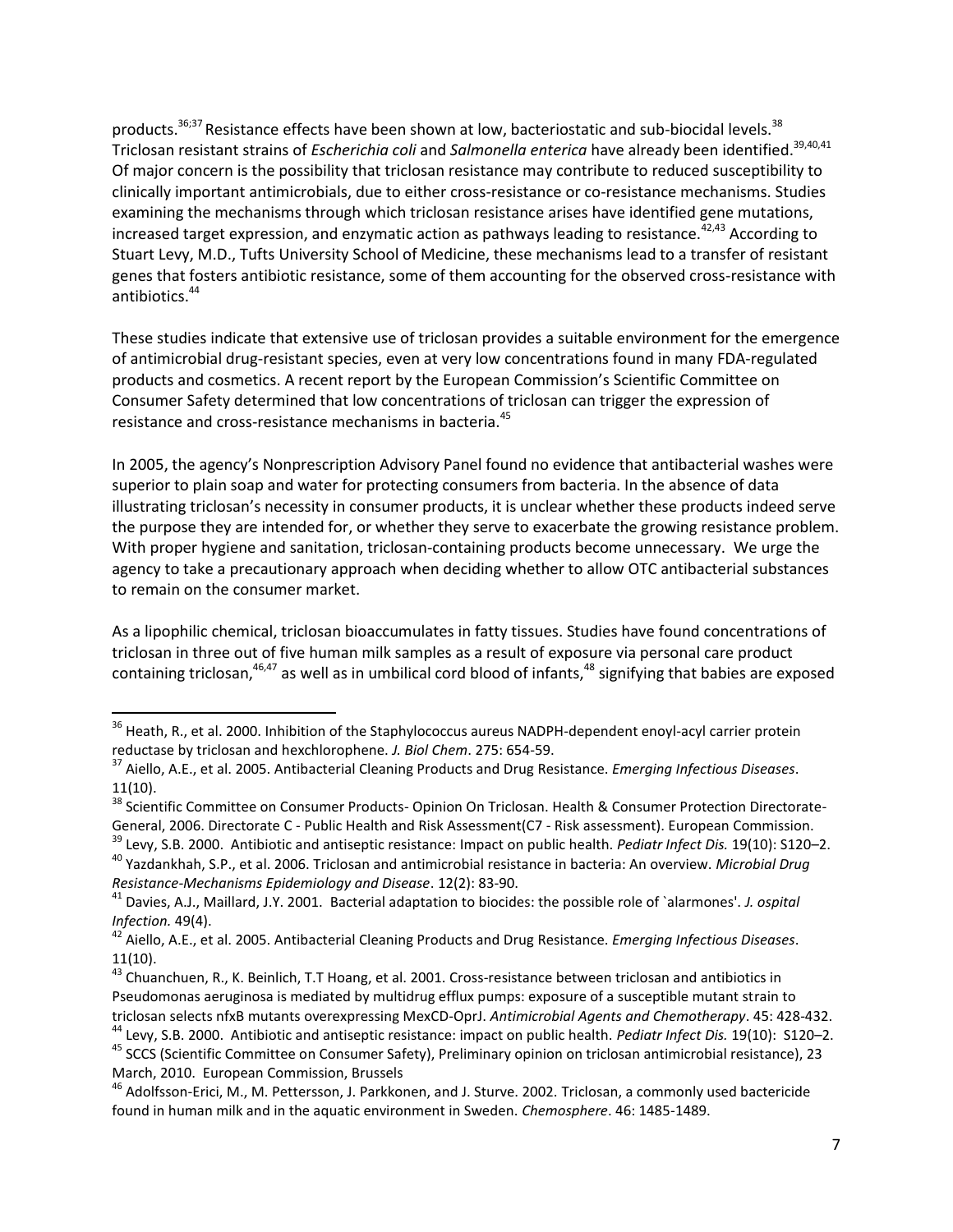to concentrations of triclosan in and out of the womb. These results raise concerns for the developing fetus during vulnerable periods of development, and elevate concerns regarding the bioaccumulative and endocrine disruptive potential of triclosan. Researchers from the Centers for Disease Control and Prevention found triclosan in the urine of 75 percent of the U.S. population, with higher levels found in older and wealthier Americans.<sup>49</sup> Another study has also identified triclosan in indoor dust at levels similar to what is reported for triclosan in WWTP sludge.<sup>50</sup>

### **Alternative to the Proposed Action**

Although the proposed applications for triclosan under consideration - acne and antigingivitis - have been on the market for decades, the agency only now moves to prepare an EA. As the agency conducts this research, it must be mindful that these product are washed directly down the drain (e.g. toothpaste, acne face wash etc), resulting in triclosan's entry into the environment. According to 21 CFR 25.40(a), the agency's EA "shall discuss any reasonable alternative course of action that offers less environmental risk or that is environmentally preferable to the proposed action." The most environmentally sound course of action is to prohibit uses of triclosan in these products (acne and antiplaque/antigingivitis), and other triclosan-containing consumer products which fall under FDA's jurisdiction.

As mentioned, data is mounting which show that triclosan does pose unreasonable risks to the aquatic and human environment. The agency must find that the "environmentally preferred option" is to remove triclosan from acne, antigingivitis/antiplaue and other OTC consumer products.

#### **Conclusion**

 $\overline{\phantom{a}}$ 

We have provided the agency with the most current available scientific data. These data illustrate that the current regulated uses of triclosan result in environmental contamination of surface waters at concentrations above 1ppb. Triclosan is found in over 50% of US waterways at environmentally relevant concentrations where it impacts amphibians and fish, as well as important algal communities. Triclosan is found in human urine, breast milk and umbilical cord blood where as a result of its potential to impact the thyroid hormone, can cause unknown and irreparable effects to human health.

We expect that the EA, and the agencies findings from the ongoing investigation of triclosan, will lead FDA to restrict the use of triclosan in OTC products. This is the only directive that would ensure the prevention of further environmental and human harm. It is also the only course of action that will also, "ensure that damage to the environment is prevented and eliminated" and restrict the use of triclosan in products under its jurisdiction, as it is tasked under NEPA.

Thank you for your consideration of these comments.

<sup>&</sup>lt;sup>47</sup> Allmyr, M., et al. 2006. Triclosan in plasma and milk from Swedish nursing mothers and their exposure via personal care products. *Science of The Total Environment*. 372(1): 87-93.

<sup>&</sup>lt;sup>48</sup> Greenpeace and WWF. 2005. A Present for Life: Hazardous chemicals in umbilical cord blood. [Available from: [http://eu.greenpeace.org/downloads/chem/Umbilicalcordreport.pdf>](http://eu.greenpeace.org/downloads/chem/Umbilicalcordreport.pdf).

<sup>49</sup> Calafat, A.et al. 2008. Urinary Concentrations of Triclosan in the U.S. Population: 2003–2004. *Environ Health Perspect* 116:303–307

<sup>&</sup>lt;sup>50</sup> Canosa, P., Rodriguez, I., Rubi<sup>'</sup> E. and R. Cela. 2007. Determination of Parabens and Triclosan in Indoor Dust Using Matrix Solid-Phase Dispersion and Gas Chromatography with Tandem Mass Spectrometry. *Analytical Chemistry.* 79: 675-1681.